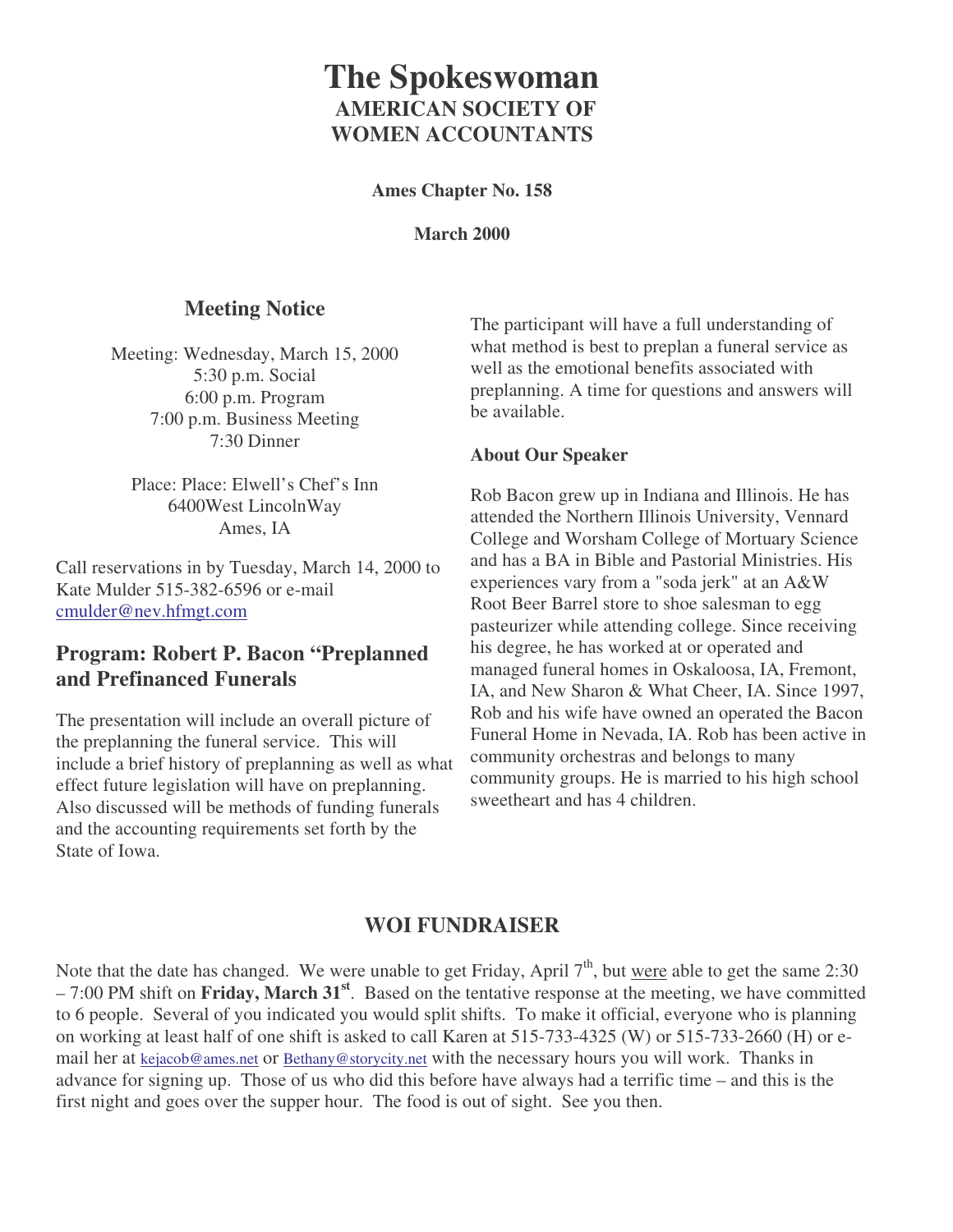# **President's Message**



Nancy and Theresa, you missed a great meeting February 16. We had 12 of our 15 members there!! Great to see Margaret after a long absence. What a difference a group makes; group being more than four. I've given up any hope of meeting the elusive Mr. Doran. Guess he can't handle a gaggle of women. Do we need to appoint him to a committee or, in our case, appoint him a committee?

Rick Carter gave us some great tips on evaluating stocks. I believe that his materials will be copied and handed out at the next meeting. Not foolproof methods, but probably better than throwing darts, which was touted as the best method by my professor of finance in the late 70's. Good meeting and useful infomation. Quicken.com and Marketplace.com are excellent sources of information on the internet according to Dr. Carter. I didn't fall asleep (like when we learned about derivatives), so you know this was an interesting, informative meeting.

Lots going on in the next few months. We are going to work the phones again for WOI for their fundraising efforts. We had such a good time in October; an opportunity for community service and to get our name in front of the public. The WOI announcers pitch our ASWA connection at every opportunity. We will be working the shift from 2:00-7:00 p.m. Friday, March 31. This is a change from the date we discussed at the meeting. Confirm with Karen your commitment to work a shift on this date. If you did not sign up and would like to join us, let Karen know.

Cindy and Karen have got things rolling for a seminar May 17 with four hours of CPE and dinner at Scheman Center. We are using materials from the ASWA Education Foundation with Sue and Jan "acting" as educators. Our opportunity to critique their classroom skills. I wouldn't miss it!!

We have chosen Kathy Strum as our condidate for the Woman of Achievement Award due March 31. If we can't get it done for this year, we will submit her name in 2001. A deserving candidate. Kate and Karen will spearhead this effort.

How about supporting the Anderson-Muncie Chapter June 8th and 9th by attending their area conference? We do know what it takes to host an event like this. An opportunity for us to network with members in our new area and begin to develop the same kind of relationships we have/had with the Prairie States group. I'm going. Who's going to join me?

I will be babysitting in Snowmass while my family skiis on March 15, so I will miss Rob Bacon's presentation on Estate Planning. I'm probably the one person in our group old enough to really need to seriously look at this subject. Won't it be great when everyone but me shows up? Bring an "old" friend. Each of you call one other member, any one member, and tell them you are looking forward to seeing them at the meeting.

See you in April.

Beverly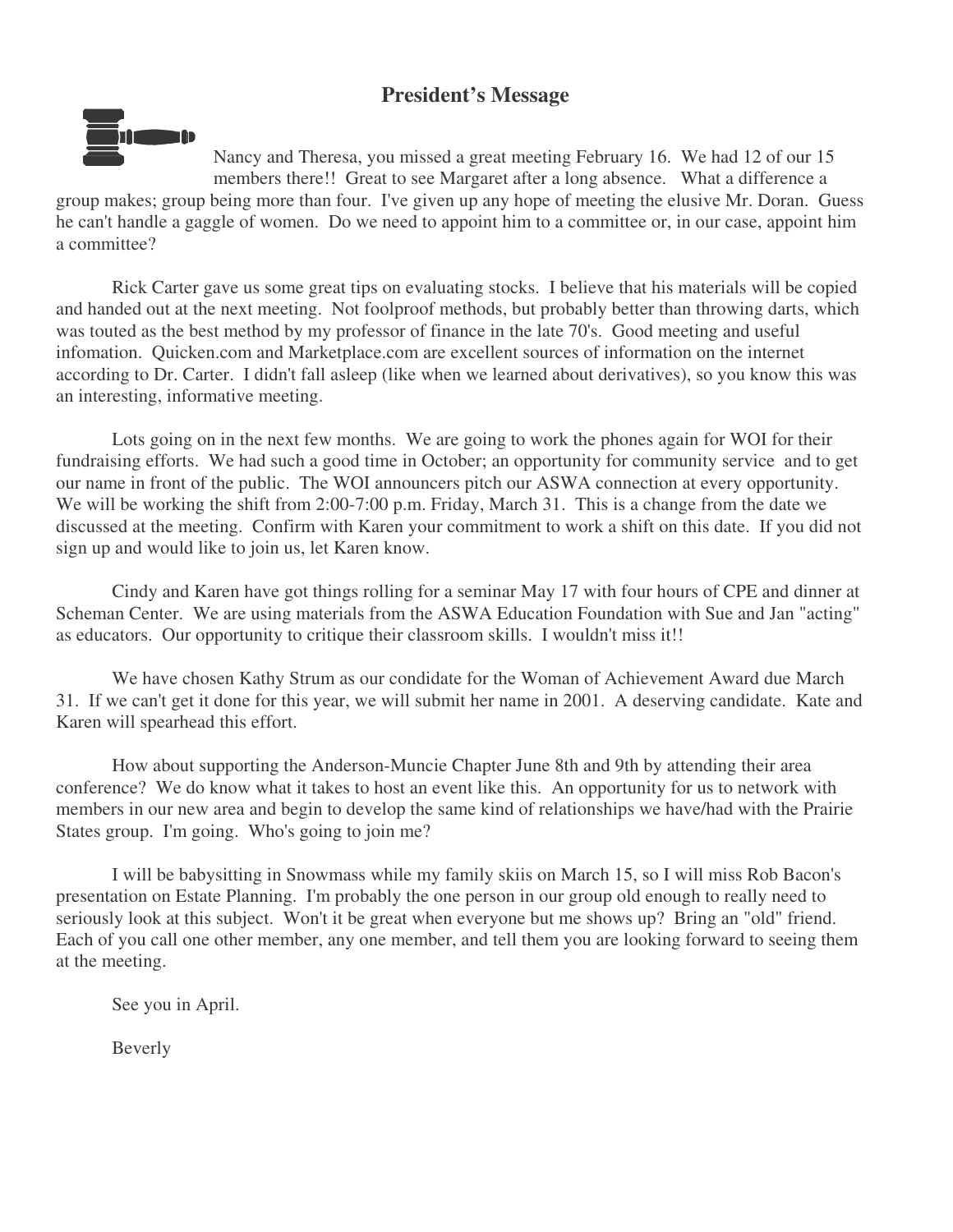#### **American Society of Women Accountants** Ames Chapter #158 Membership Meeting February 16, 2000

**Call to Order:** The February Membership meeting for the Ames Chapter #158 was called to order by President Beverly Wandling at Elwell's Chefs Inn in Ames on Wednesday, February 16, 2000, at 7:12 PM. Those in attendance were Brenda O'Neall-Smith, Karen Jacobson, Marti Landers, Kate Mulder, Cindy Sippel, Sherri Martin, Kathy Strum, Sue Ravenscroft, Jan Duffy, Margaret Munson and Beverly Wandling. A quorum was present**.**

**Minutes:** Cindy Sippel moved, seconded by Sue Ravenscroft, that the minutes of the November Membership Meeting be approved as printed in the January Bulletin. Motion carried.

**Treasurer:** The Treasurer reported that the checking account has a current balance of \$181.10, the savings account balance is \$1218.56, and the CD has a balance of \$1,539.92. The 3-month CD that matured in January was renewed for nine months at 5.86%. The Treasurer's report has been placed on file for audit.

**Committee Reports:** President Beverly Wandling presented Sue Ravenscroft with her membership certificate and welcomed her to our organization.

Scholarship Chair Cindy Sippel announced that the deadline for scholarship applications is March 31<sup>st</sup>.

Karen Jacobson and Cindy Sippel reported on plans to date for the education seminar and dinner scheduled for Wednesday, May 17<sup>th</sup>, at the Scheman Center in Ames. Karen summarized the three possible groups of seminars (2 in each) and indicated that the first choice among the Chambers contacted and the Co-Chairs was "Effective Business Meetings" and "Personal and Professional Balance." These are two of the Ed Foundation's training modules and seem to be most appropriate and timely. They also appear to have the largest potential draw. Jan Duffy has agreed to present "Effective Business Meetings" and Sue Ravenscroft will present "Personal and Professional Balance." We will be mailing out flyers with the Story City and Nevada Chambers' May newsletter. Beverly agreed to call the Ames Chamber since she is a member and find out if we can do something similar with their newsletter. Announcements will also be made in the local newspapers.

Karen Jacobson mentioned she had received a notice about volunteering for the spring WOI fund drive. After discussion, it was suggested that she contact WOI and offer Ames Chapter of ASWA members to work from 2:30 PM to 7:00 PM on Friday, April  $7<sup>th</sup>$ . Tentative volunteers would allow us to provide 6 people for this time period, with numerous people splitting shifts.

Social Chair Jan Duffy discussed suggestions for an activity. Members recommended bowling. Jan will investigate details and report back at the next meeting.

**Old Business:** President Beverly Wandling reported on the proposed slate of National officers. No one from the Chapter had any additions to make.

A special thank you was extended to Beverly Wandling for hosting the Christmas Party again this year. It was t**errific.**

**New Business:** The Woman of Achievement Award was discussed. It was suggested that we nominate Kathy Strum. Applications are due by March 31<sup>st</sup>. Kate Mulder, Karen Jacobson and Jan Duffy agreed to work on the nomination application. Should it not be completed in time, Kathy Strum will be nominated next year.

**Adjournment**: Cindy Sippel moved, seconded by Brenda O'Neall-Smith, that the meeting be adjourned. Motion carried. The meeting was adjourned at 8:00 PM.

Respectfully submitted,

Karen E. Jacobson Secretary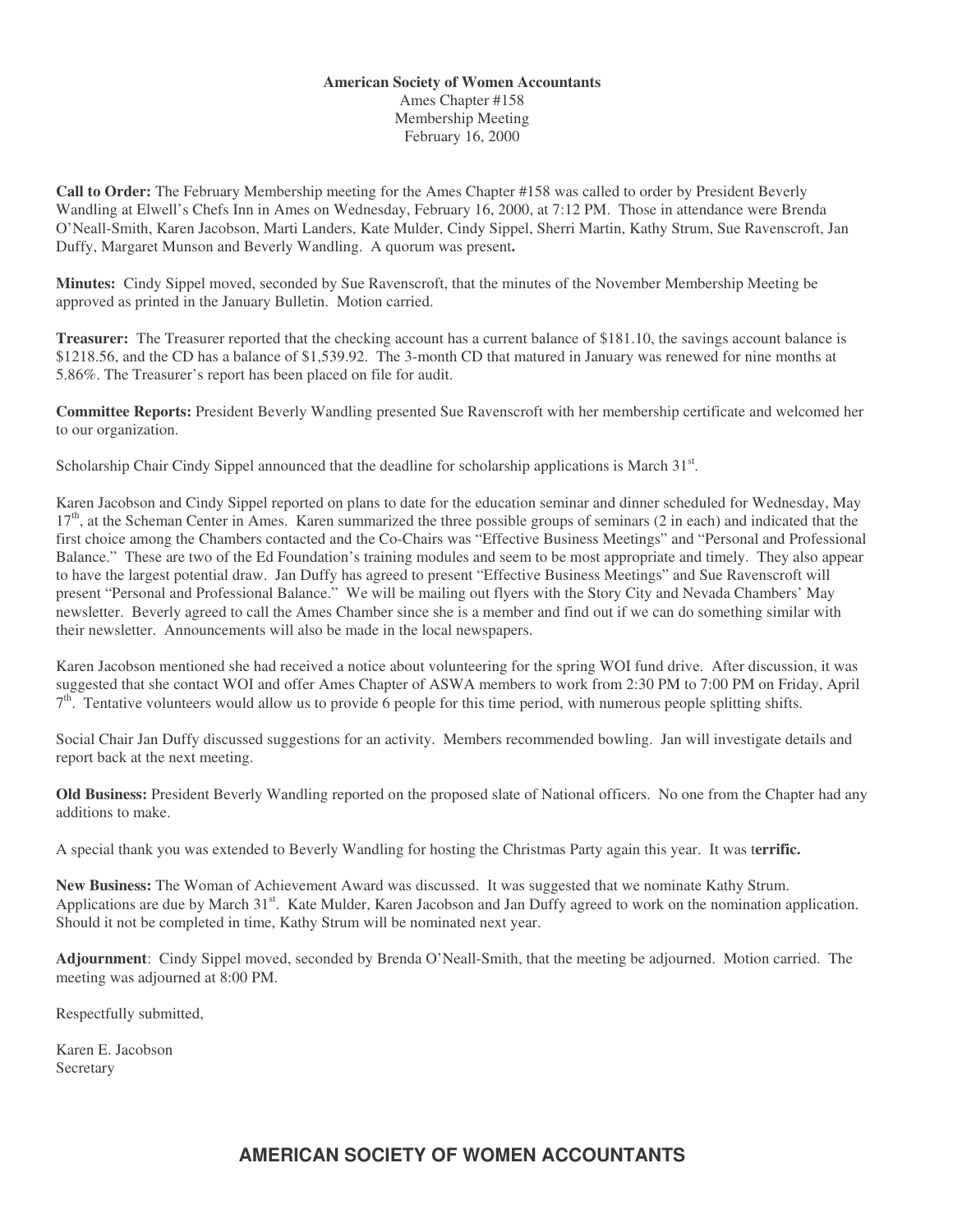#### **AMES CHAPTER NO. 158**

#### **ELWELL'S CHEFS INN 6400 WEST LINCOLNWAY**

### **March 15, 2000 5:30**

# **AGENDA**

- 1. Call to order.
- 2. Approve minutes of last meeting.
- 3. Treasurer's report
- 4. Committee reports.

Scholarship Committee

Membership

5. Old business.

Woman of Achievement Award

May Seminar

WOI Fundraising

Fun night: Jan Duffy

6. New Business

North Central Area Conference, June 8th & 9th: Muncie, Indiana

7. Adjournment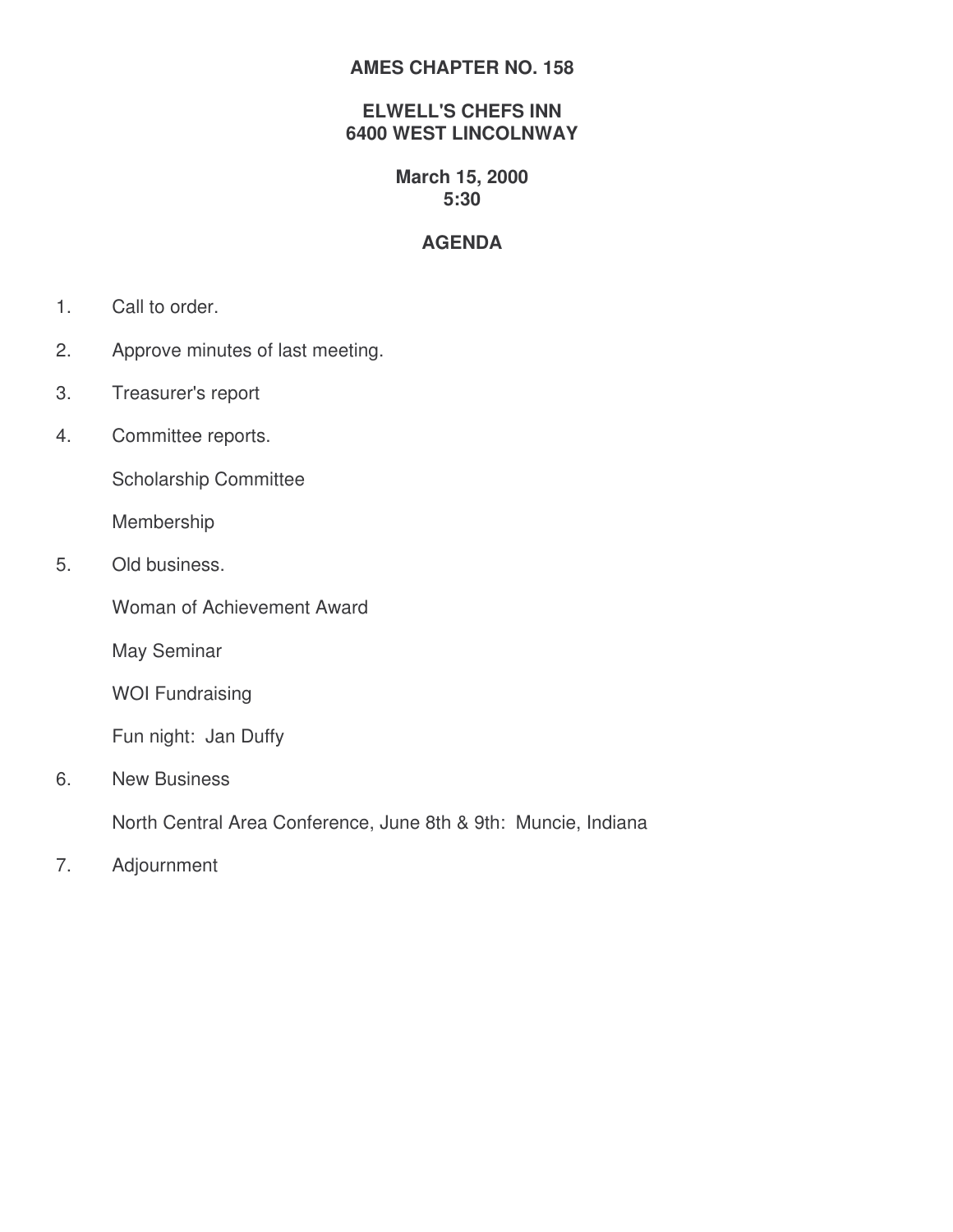# BLOCK THIS DATE ON YOUR CALENDAR!

Wednesday, May 17, 2000



Seminar and Dinner Scheman Center Ames. Iowa

Sessions will be:

# "EFFECTIVE BUSINESS MEETINGS" presented by Jan Duffy

# "PERSONAL AND PROFESSIONAL BALANCE" presented by Sue Ravenscroft

**DINNER following** 

# Registration forms will be included in next month's bulletin!

### **Scholarship Information**

Just a reminder from the scholarship committee that the scholarship applications are to be postmarked by March 31, 2000. If you need additional copies of the scholarship application please contact Cindy Sippel, 515-248-8086 (work) or 515-232-6939 (home).

#### Programs for 1999 - 2000

September – Roger Murphy...Uniform Accountancy Act October – Ros Dunblazier...Understanding Long Term Care November - Sarah Wright…Virtual Banking December - Christmas party at Beverly Wandling's house January - Y2K Bug Out Party February - Rick Carter...Whence the Stock Market? March - Rob Bacon....Estate Planning April - Dan Erickson... Financial Planning May – Seminar and Dinner… Sue Ravenscroft and Jan Duffy presenting June - ??